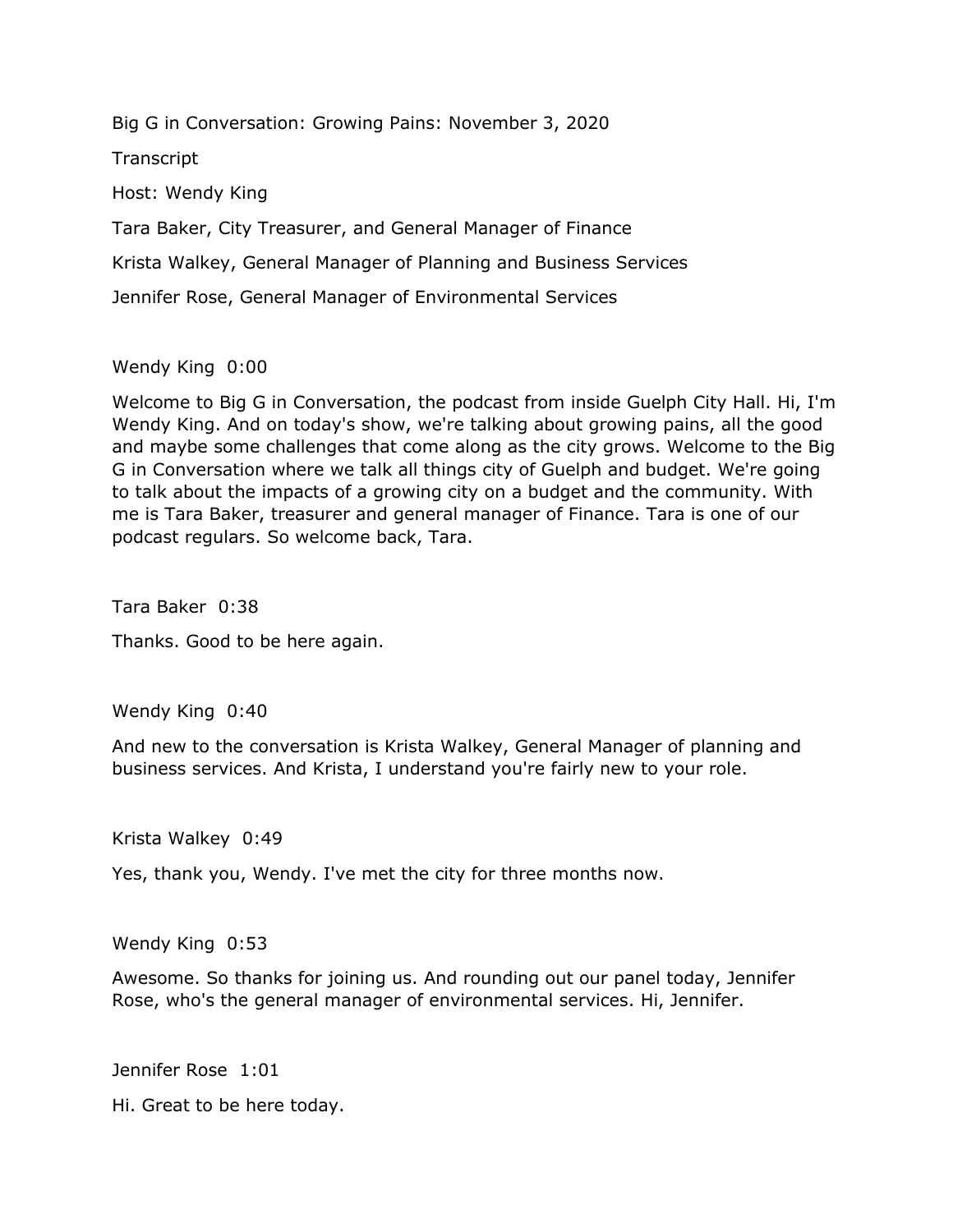Wendy King 1:04

 Just let me point out first of all, girl power. I mean, really big roles, big departments. A lot of responsibility for you, ladies. So congrats on that for sure.

Guests 1:14

Thank you.

Wendy King 1:17

 So I was looking at the city website. And I know this population now is about 135,000. And that you're bracing for a population boon over the next 30 years. So Tara, with that in mind, how do you set up the city to grow in the right way?

Tara Baker 1:36

 So thanks, Wendy. I think that that that's exactly the the challenge, I think that we are trying to get across through this budget is that we are growing. And when we grow we have a lot of different planning considerations in terms of the infrastructure and the you know, the types of things we're going to have to deliver service wise to those growing populations and the new businesses in the city. And and so the city does a lot of planning for that. And and both Jennifer and Krista can talk a lot about what those planning processes look like and and then at the end of the day, how those processes lead to the costs in our budget.

Wendy King 2:28

 So it sounds like a real population explosion is expected. So I guess, Krista perhaps to you, how do you start to figure out how you're going to handle all that.

Krista Walkey 2:42

 Thanks, Wendy. So the the city is currently planning for its population to 2051, actually right at the moment. So we're undertaking in an Official Plan exercise combined with many master plans, such as the water master plan, the transportation master plan, the parks master plan, and all of those tied together to plan for our growth to 2051. Right now, as you said, our population is around 136,000 people, and we're planning to grow to 203,000 people by 2051. So that's approximately 60,000 people are going to be accommodating within the city of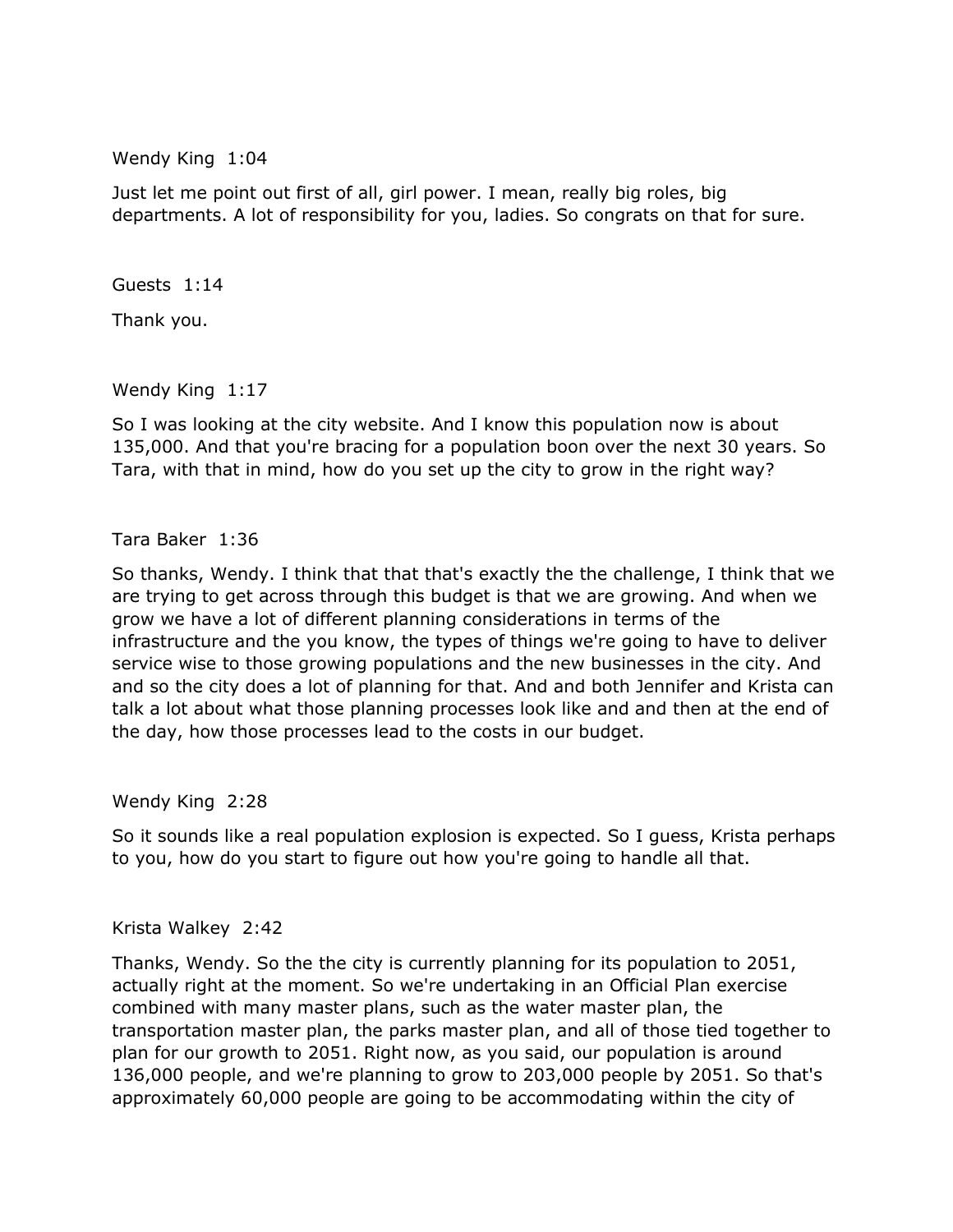Guelph. And we're also applying for a job increase. We're planning for 34,000 more jobs in that same time horizon. So with our master plans and our growth management work through our Official Plan, update, we are we're thinking long term and and how we accommodate the population and the growth that has been occurring historically in Guelph plus what we anticipate in the future.

Wendy King 3:37

 Forgive me for my ignorance, but can somebody kind of just explain really basically, to me what the mass what a what a master plan is?

Krista Walkey 3:47

 Well, master plans are they're really forward thinking documents. So they're completed regularly and updated to determine our long term capacity and the design for our growing community.

Wendy King 3:59

 So you know, we always hear about growth, but then you can also hear about urban sprawl. So one is really good ones maybe not so good. So you have to have the right kind of growth. So how do you figure out that how you want it to look?

Krista Walkey 4:16

 growth, so 50% of that population, we're going to accommodate within our existing built up areas. And then the other 50% is in what we call Greenfield development 50% of that growth within the within the built up area, and the other 50% in the existing Greenfield area all within the city limits, though. Well, in the province gives us some guidance on that as well. So 50% of our are those areas within the city limits that aren't developed yet. So we'll be taking

Wendy King 4:43

 So looking at growth, just in general, when I think of that first you think about housing. So you got to figure out where people are going to live. When I met I imagine a mix of what kind of housing units you're going to have. Is that true?

Krista Walkey 5:00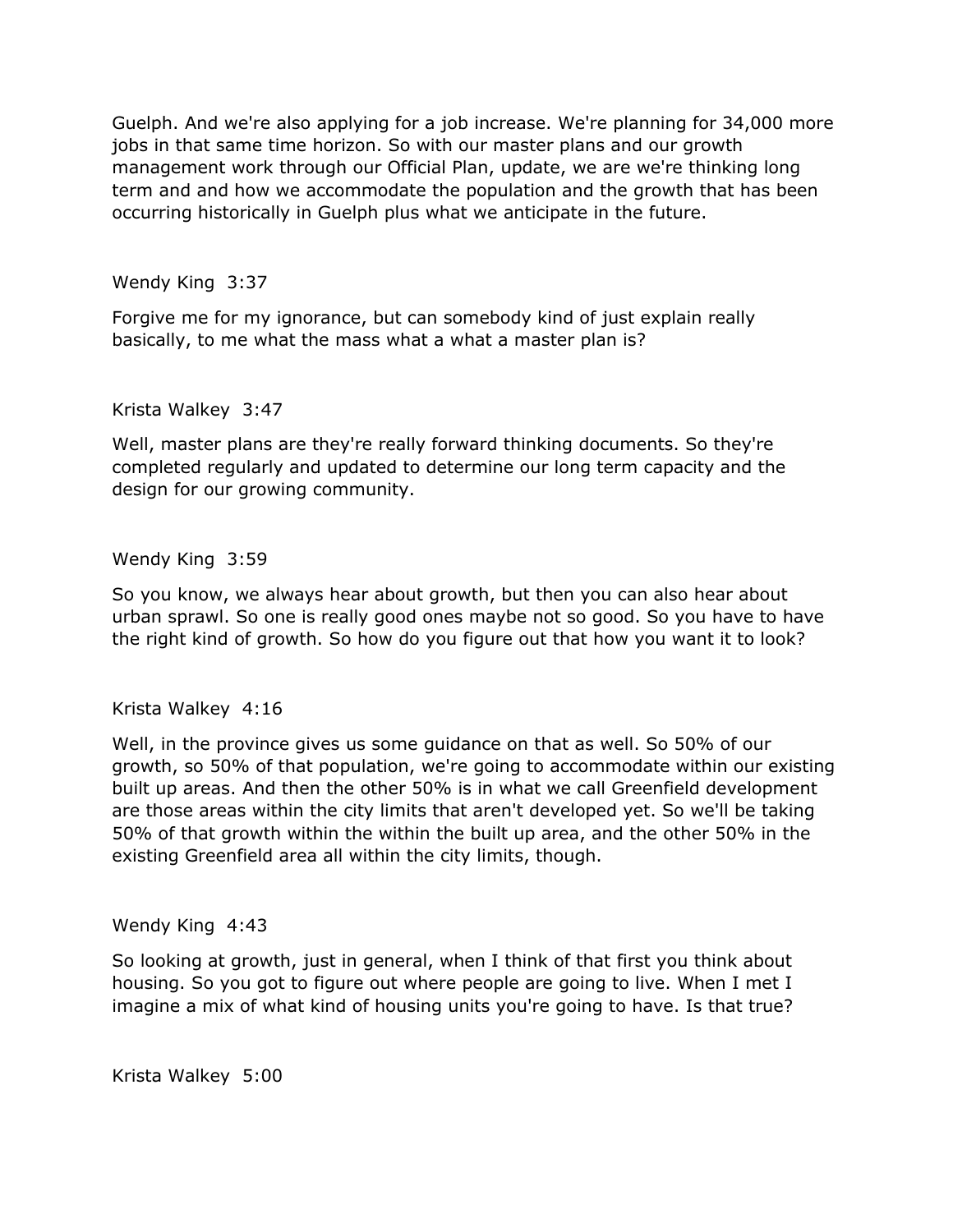That's that's absolutely true. So we've been undertaking an exercise recently of where we're going to grow and how tall are we going to grow? And is it in the downtown? Is it in the nodes and corridors? Or is it an existing built up areas, and it's probably a combination of all of those in order to accommodate that population, as well as our mix. I think if we've seen from, you know, the 80s, to where we are now the city has been transforming from mainly single detached dwellings to now we have more of a mix of townhouses and apartments, and how does it How does it all balance to meet those growth targets?

## Wendy King 5:35

 And Tara, maybe this one is for you, I just I heard Krista say something about within the city limit. So that means you're not planning, expropriation or growing outwards? Is that right?

## Tara Baker 5:46

 Um, so at this point, I know when we plan, we plan for what land is currently in our city limits. But what Krista had just said, had said about, like, the different types of connection with the masterplans is really important. And Jennifer's teams right now are really like trying to look at some of those factors. Because you, you're going to need different sized pipes in different, you know, capacity for these things, depending on where the people and the density is. And so I don't know if Jennifer, want to explain a little bit about how that process works. mixes and where will the density be located? That's really where then the

Jennifer Rose 6:27

Jennifer Rose 6:27<br>Sure, I can do that. So. So my department primarily looks after water and wastewater and solid waste. So I can speak most knowledgeably about water and wastewater master planning. There's a variety of different master plans. And Krista's team about what's coming? What are their plans, where's the development going to happen? How much and and we look at from a water perspective, we look at the first thing we look at is water supply. So do we have enough water supply in order to service the growth that the province has mandated for the city, and that's planned by Krista's area. So the city of Guelph is a groundwater community, as we get all of our water from the ground, we don't have the Great Lakes nearby, in order to pull water. So water supply is actually a really critical factor for growth in the city. We also look at the pipes under the ground, as Tara mentioned, so we need to look at the size of the pipes. in water, we're particularly particularly interested in fire flow, making sure the firefighters have something to put out fires they're all focused on how do we support the growth that's coming? So we talked to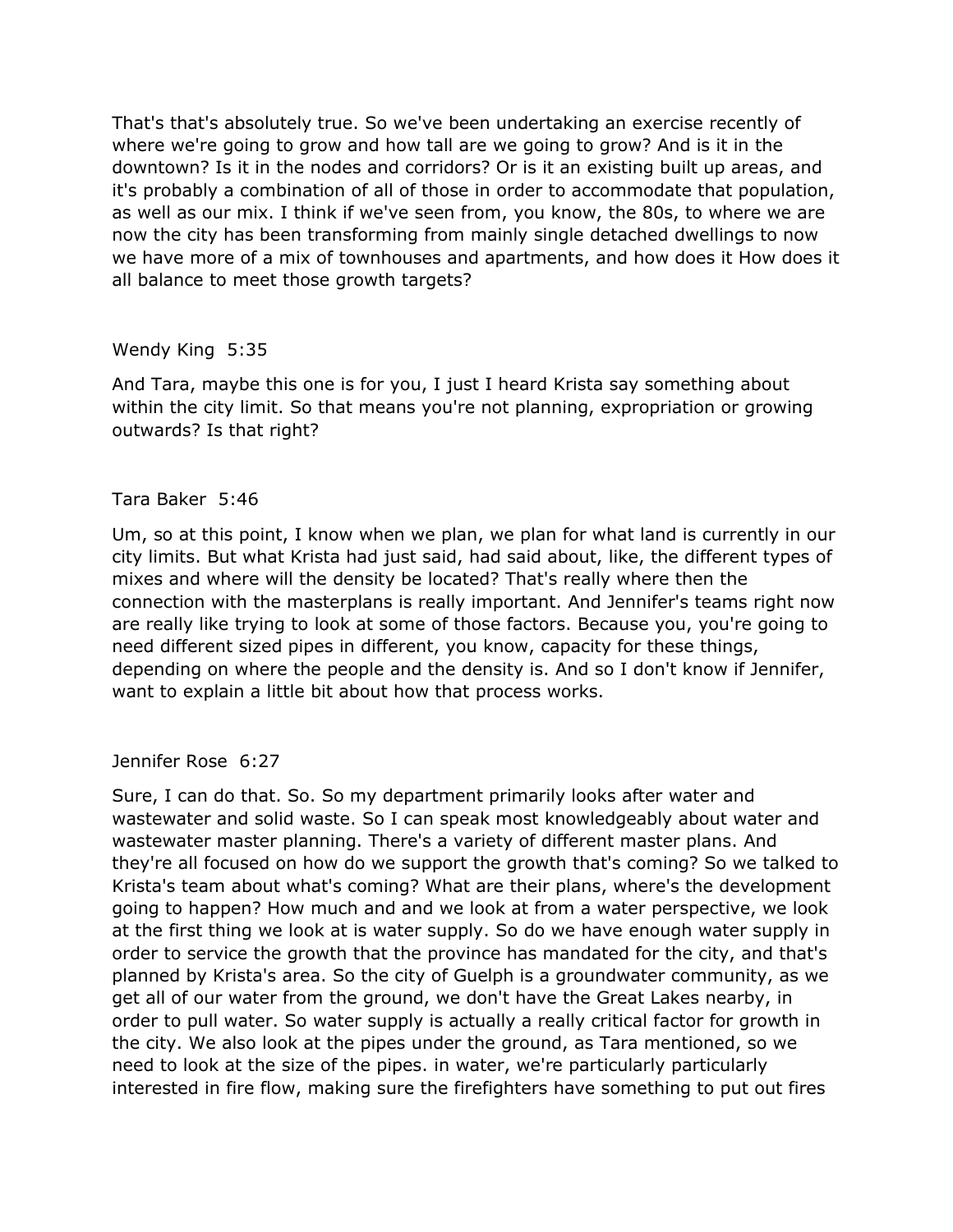with and then wastewater side we're really looking at the size of the pipes and other businesses and things like that, we have to look at it from a holistic perspective, which I think makes it really interesting because all the pipes are connected, we can't look at growth, just where it's happening. But also, where's it two, I can talk about other ones later on if you'd like. capacity. So can we handle all the flow that comes from the new subdivisions or, or gonna go through in the already built parts of the city? So those are the, those are

## Wendy King 8:09

 Yeah, that's really interesting. I, you know, it's one of those things like you just think about, wow, there's going to be more people. So we're going to need more jobs, we're going to need more housing, but then there's all that stuff under the ground and stuff that we you know, you're not going to get too far without a water supply.

## Jennifer Rose 8:24

Jennifer Rose 18:24<br>That's absolutely right. And that's part of the beauty of my work is everything is hidden and underground. And people kind of forget about it until like you see a big interesting to look at, I guess the science behind it, because we use modeling with population numbers, to determine the size of pipe when we look at, you know how, how fast the flow of wastewater, for instance, can get to the treatment plant. We look at at the treatment plant, we look at the what's going into our river, because that's mandated by the Ministry of the Environment, conservation and parks, we can handle it. So it's all like it's so sciency it's so very interesting. And I love talking water main break or sinkhole or something like that. But it's just it's so very got to make sure that the what we've treated that's going to the river can handle about it.

### Wendy King 9:10

 It's great, because it's all connected, everything is connected, literally everything's connected, right?

### Tara Baker 9:16

 Yeah. And then if you think about kind of taking off from where Jennifer is, is then once they identify those needs, how big the pipes need to be and and how about the capacity of the plant? And do we need to expand the the treatment plant and you know, some of those those conversations Do we need a new groundwater well, and then, you know, that completely translates into our budget and the long term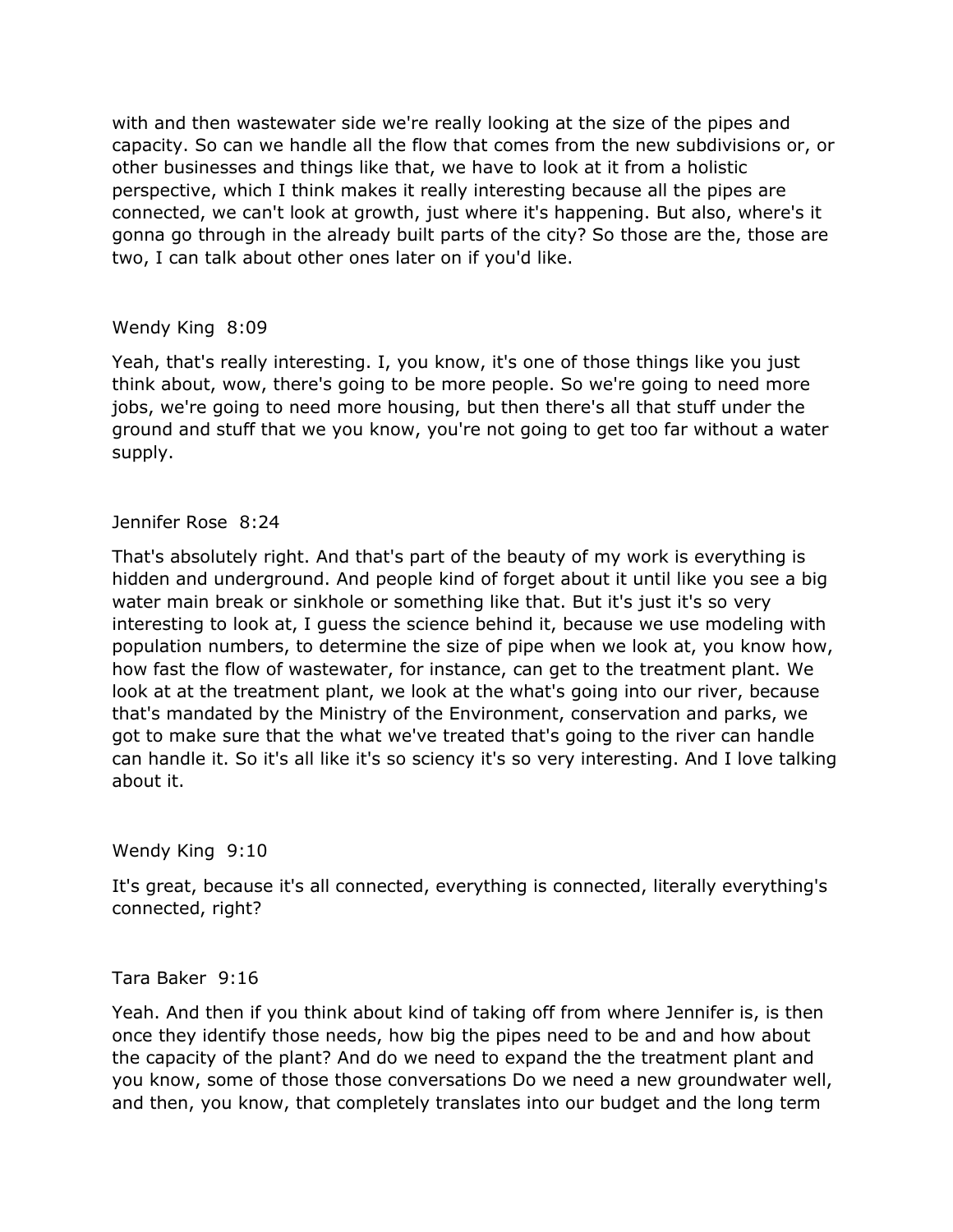planning for how we're going to pay for those pretty significant investments in infrastructure. And so that's really where that comprehensive budget pulls all of those pieces together, because there's all the services that we provide are impacted by this growth. that's occurring.

Wendy King 10:01

Jennifer?

Jennifer Rose 10:02

Jennifer Rose 10:02<br>If I could just add to that, I think a really important point too, is it's not it's not just capital projects, it's the operating costs behind those that people sometimes forget and the and you know, the wonderful water towers that we see the hydrants, everything we need to maintain them. And people often forget about that side of the coin with respect to the budget. And I think we do that very well here in Guelph, by having a forecast for our operating through our multi year budgeting the infrastructure that needs to go in the ground, the capital. But what goes for about, we need to continue to operate, maintain the pipes and the treatment plants that we're starting.

Wendy King 10:38

 Right. So okay, so we've sort of covered that a little bit, I want to hit lots of different topics, if we can, and then we can always go back, but Okay, so then How do you know what new jobs you're gonna be able to have for people? we're going to have more people, therefore new jobs. What are you planning for?

### Krista Walkey 11:01

 Wendy, I think we, you know, I think we're taking a little bit of an approach right now, and thinking a bit long term, I think COVID has made us rethink perhaps traditional planning and how we accommodate for the changing world, and what a pandemic might could be, but just, you know, to have options, so we're really looking at being resilient to our design, and, you know, healthy and sustainable as well, but trying to make sure that we plan for flexibility and mixed use and in a variety of opportunities through the planning process. So we are really looking long term at the changing world and how you know, jobs and typical jobs have changed over time, and what we can do to to kind of be prepared for that and be forward looking.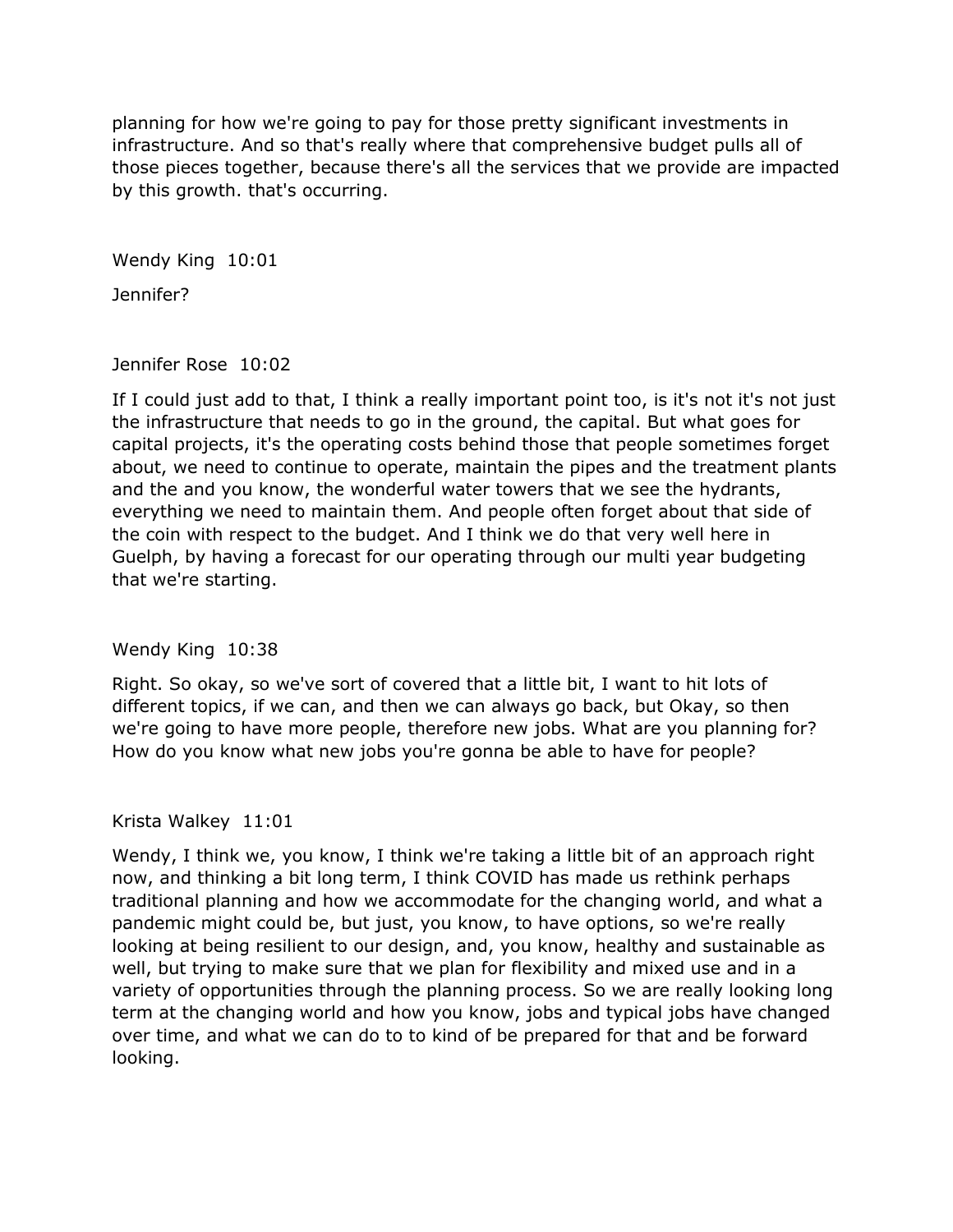#### Wendy King 11:42

 I wanted to ask that too, because obviously, COVID is impacting everything, and everyone. So as you were saying, We don't even really know what our jobs are gonna look like. I mean, look, we're all sitting here in our homes. Right? We're not at our office at the moment. So how do you plan for something which you really don't know, is coming?

### Krista Walkey 12:05

 No. And so we've had lots of talks around the table about that. And certainly even on the master plan work, you know, how do we design to be that resilient community that can be prepared for for whatever kind of comes our way and it's looking at it from our transportation master plan, and making sure we have commercial? So that's kind of the path we're on right now is, is being that vibrant, urban community that we are, but having that resiliency lens as well. walkable and complete communities that have jobs plus residential plus

## Wendy King 12:36

 And just in general, how do you pay for growth? Does growth pay for itself? Or where do you get the money to even expand these things?

### Tara Baker 12:46

 So I can start here, we have a lot of different revenues in the city that kind of come together to pay for growth. So we talked a little bit on the capital side, Jennifer was talking about the the capital infrastructure there, we have what's called an Ontario Development Charges. And these are fees that are levied on new development and redevelopment to pay for that expanded population and the expected capital costs on on certain projects, the really legislative process and an open and transparent process to set those fees. And we do that every five years, legislations change, we have some changes coming as a new charge called the community benefit charge, that's going to add a little more flexibility into the types of costs that we can include will be working on. But we know that that capital, revenue doesn't fully pay for the cost of growth. And that's when we start to look at the other sources of revenue. And as there's new, new properties and new businesses, that also means new property tax revenue, and it also means growing rate revenue. And those operating revenue increases are then matched to the new operating costs, for the most part is is really that matching principle that we're trying to get to keep hole. There's also other revenues in the city to like in Krista's area, we do have development application fees, and there's building permit fees. And those are really cost recovery in that growth calculation. So that is something over the next two years that staff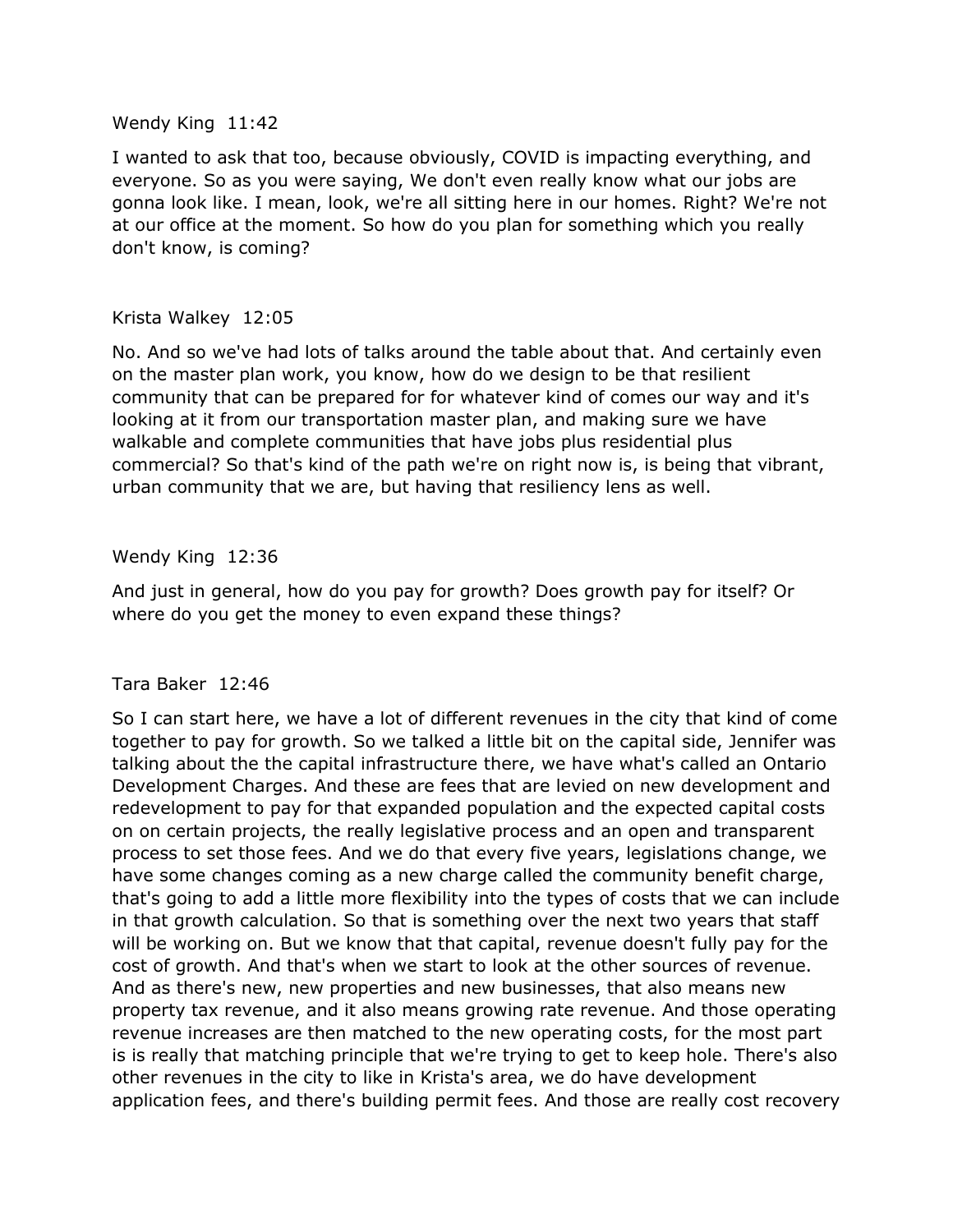mechanism for growth related costs as well. And so we're kind of looking at all of those sources of revenue and matching those to the costs over over that forecast period.

# Wendy King 14:57

 So I know you have a lot of major projects Next on the go, we've talked in other podcasts about the new library and, and you're going to probably be doing a lot with transit, etc. So, um, could you talk about some of the major projects that are related to growth?

## Tara Baker 15:16

 So I can start, you did mention, the big one that was just approved with was our south end recreation center. So that is a recreation facility in our south end that is essentially 100% related to the growth down in that area of the city. It's really for the entire city, but because of of the Clare mobian, and the development that's And in that area. We've also like you mentioned, part of the library and Baker district is absolutely related to the growth that's expected in the downtown. Beyond that, there's I don't know if Jennifer, if you've got specific examples for some of the infrastructure and water wastewater side? happened in that area, that the need was identified to have recreation facilities.

# Jennifer Rose 16:11

Jennifer Rose 16:11<br>I don't from a big project perspective, because it really is, like pipe based, it's kind Where do we need the maintenance holes? Where do we need water tower storage facilities? Where do we need some new wells? So we're doing, we're doing work right now on our water supply master plan, looking for new sources of water for the city, on doing that kind of work, but it's not as it's not as big as like a community center or a library. But it's, it's still very essential work. of, you know, where do we need the pipes? Where do we need the hydrants?

### Tara Baker 16:42

 I think that the other major I project that is kind of over the longer term, but it's in our transit system, we do have some targets to you know, enhance or enhance the modal split and get get out of your car and more into the public transit system. And so through the forecast, there's there's a lot of investment in in transit at this point. And that's really growth related as well or partially growth related.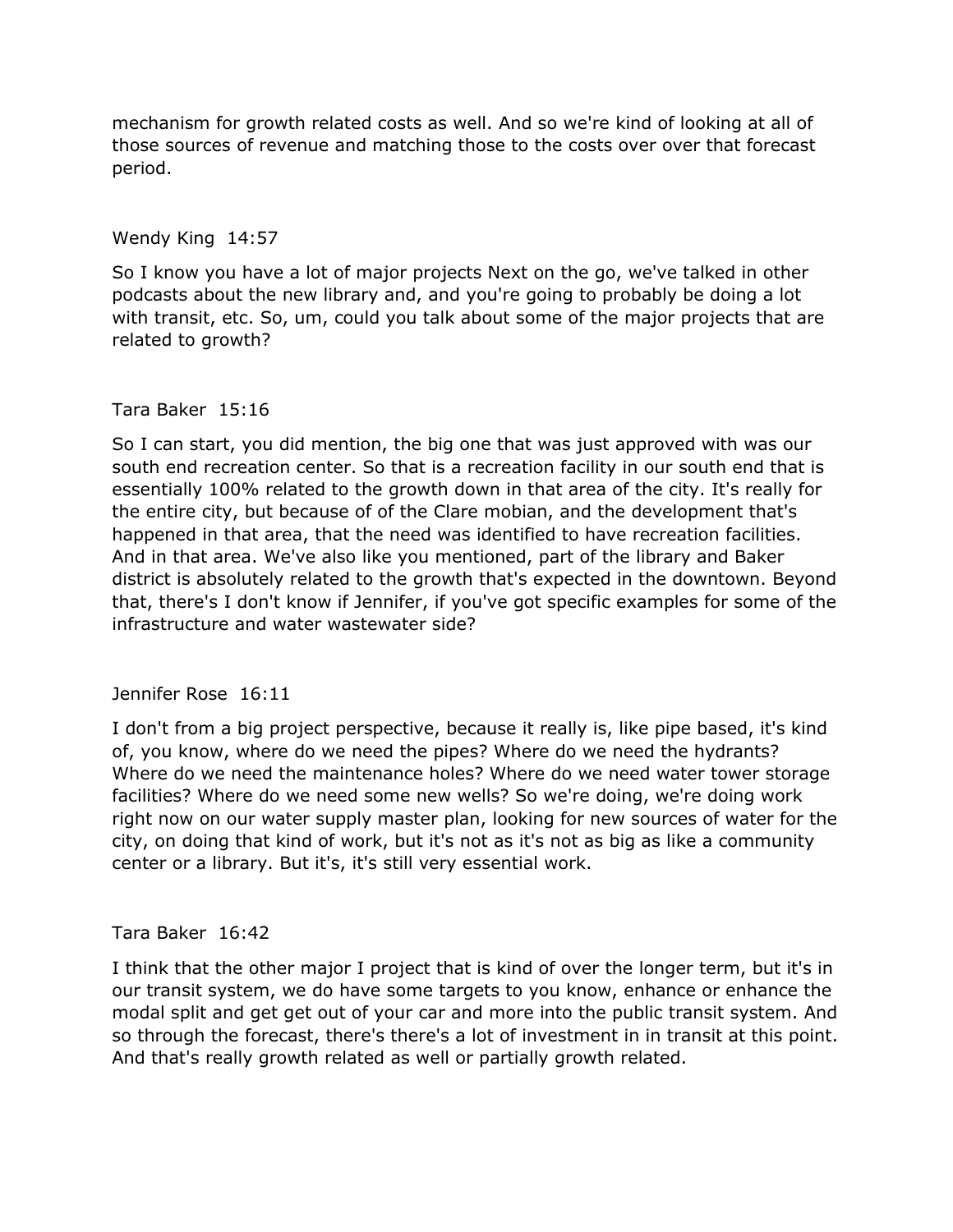Wendy King 17:15 Krista, did you want to jump in there?

Krista Walkey 17:17

 Yeah. And I think Tara quickly mentioned the Claire molefi on neighborhood. And so out to serve our population for the long term. So that'll obviously have a lot of capital and budget implications and cost going forward and help serve and provide usage for the residents of the south end rec center. And the Claremont B neighborhood, when we're talking about trying to accommodate that 60,000 people that's going to accommodate about 16,000 people just kind of in that one community, which isn't anticipated to come forward probably around the 2025 that is one of the Greenfield areas of the south end of Guelph that is being planned mark. So that's one of the longer term growth scenarios as well.

Wendy King 17:58

 This is, you know, one of those questions, it's just kind of how do you even answer it, but it's all growth good?How do we view that?

Tara Baker 18:10

I feel like that's a bit of a maybe a Krista question.

Krista Walkey 18:16

 You know, I'll jump in and I think having a positive growth rate is is really good. You know, we've certainly, you know, from my, my place, I've seen cities and municipalities that have a negative growth rate and what that negative growth has the implications on a municipality, as far as still providing that level of service but having a negative growth rate is isn't is an impact. So having a positive growth rate is is excellent. And you know, it allows us to do things in Guelph that other municipalities that maybe aren't growing don't have the same opportunities for.

 Wendy King 18:49 And Jennifer How do you see it?

Jennifer Rose 18:51